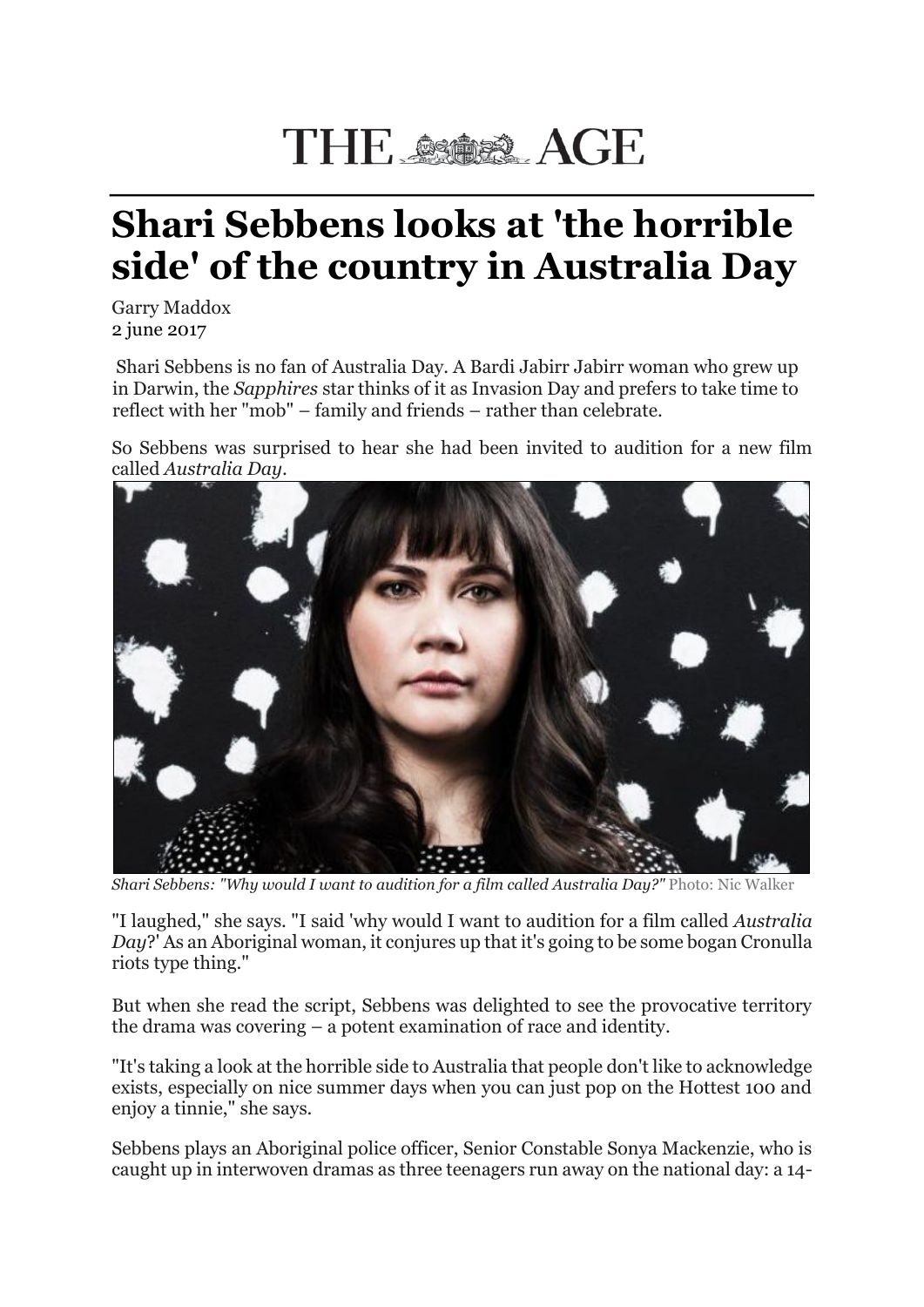year-old Indigenous girl fleeing a car crash, a 17-year-old Iranian boy running from a crime scene and a 19-year-old Chinese girl escaping sexual slavery.

Directed by Kriv Stenders with a cast that includes Bryan Brown, Matthew Le Nevez, Isabelle Cornish and such newcomers as Miah Madden, Elias Anton and Jenny Wu, the topical drama has its world premiere at Sydney Film Festival this month.

It continues a strong upward trajectory for Sebbens that includes acclaim for her stage performances in *The Bleeding Tree* and, currently, Nakkiah Lui's *Black is the New White* for Sydney Theatre Company.



*Sebbens and Miah Madden in Australia Day.* Photo: Vince Valitutti

She grew up in Darwin with three brothers and two sisters – "a bit of nerd and a bookworm" – and fell in love with acting when she saw the stage musical *Bran Nue Dae*. "All my cousins were in it," she says. "That's where it must have struck – being eight years old and seeing people that were my family up on stage singing and dancing and acting."



*Big break: Deborah Mailman, Jessica Mauboy, Miranda Tapsell and Shari Sebbens in The Sapphires.*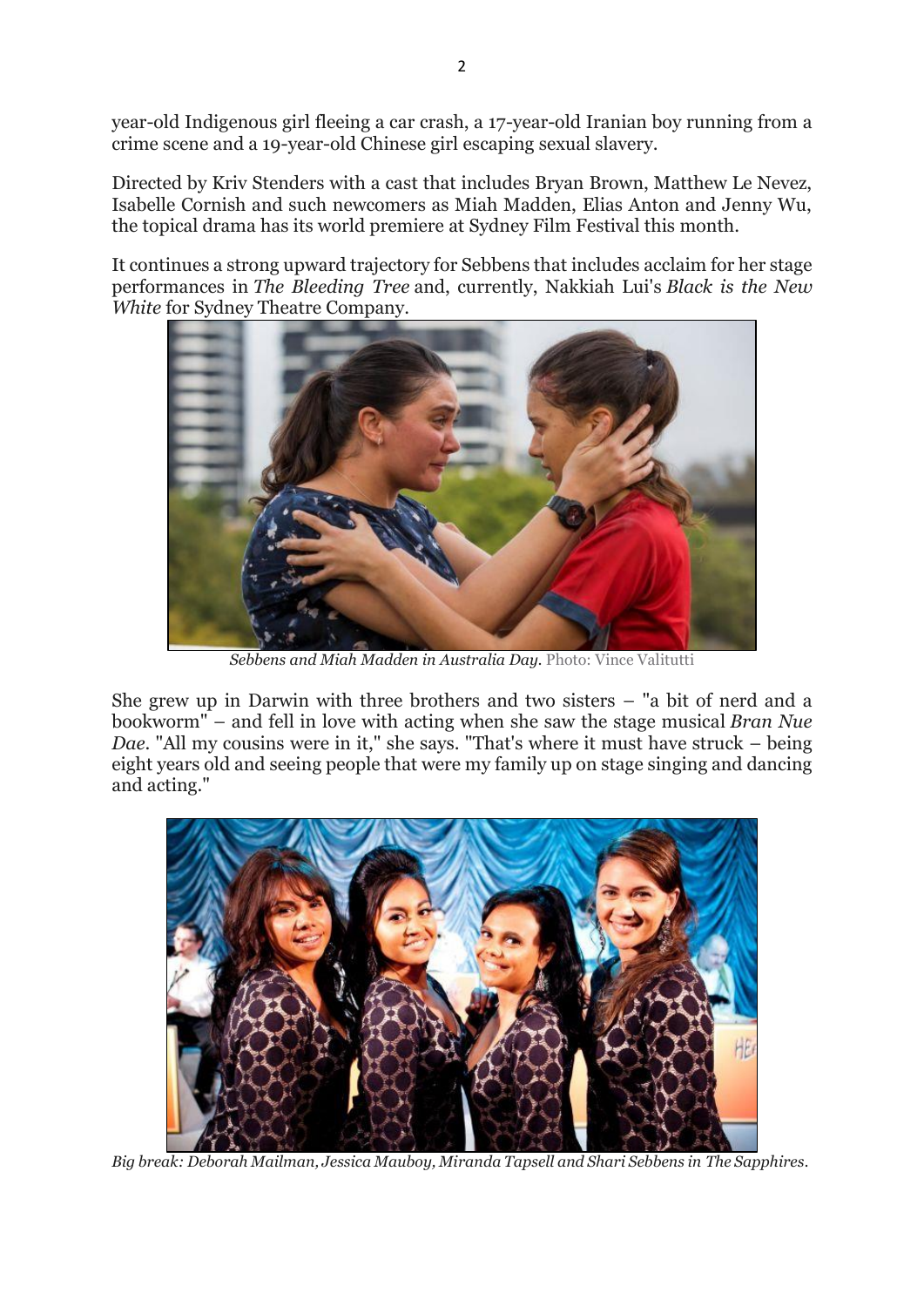Having decided to be an actor herself at 13, Sebbens first studied Aboriginal theatre at the West Australian Academy of Performing Arts then went to NIDA in Sydney.

*The Sapphires*, Wayne Blair's hit musical in 2012, was her big break after drama school. She had to audition five times over eight months to win the role of one of four women who form an Indigenous singing group that heads to the Vietnam War to sing for the troops.

"I guess to get the four girls together, the chemistry was as important as *Romeo and Juliet*," she says. "It was hard and fast – a six-week shoot. And it was the most fun I've had in my life and may ever have."

The film's success launched her career.

"I have faith that I would have carved out a place in the industry for myself at some stage but *The Sapphires* definitely gave me the opportunity to tell the stories I never thought I'd get to tell," Sebbens says.

"Because I'm fair-skinned, I often thought I'd be playing the white character in Aboriginal stories. But I came out at this amazing time where *The Sapphires* was offering up a part of our history and a part of our now, which is that Aboriginal people come in all shades. It's about your connection to your culture, not the colour of your skin."

She has since worked in film on *The Darkside* and *Teenage Kicks* and, in television, on *Redfern Now* – winning a Logie for outstanding new talent – *The Gods Of Wheat Street*, *8MMM Aboriginal Radio* and *Black Comedy*.

Sebbens sees it as a positive that Aboriginal stories are no longer being told "somewhat through a white lens" with white writers and directors.

"Now black writers are writing for black people," she says. "That's the reason things like *Redfern Now* have been such great successes on screen.

"The more you honestly write for yourself, the more universal it becomes for other people. And that's what's happening with Aboriginal theatre – the narratives are really honest to who we are."

Stenders, the *Red Dog* director who also has the world premiere of *The Go Betweens: Right Here* at Sydney Film Festival, says the title of *Australia Day* is deliberately provocative.

"We're trying to use the title as a way to perhaps open up a debate about that day and what Australia has become," he says. "It's a very complex and richly varied country. The film tries to look at that complexity in a compelling way."

Written by Stephen Irwin and made by Hoodlum Entertainment for Foxtel Originals, *Australia Day* is a new model for Australian film.

"This kind of film, it has a niche audience," Stenders says. "It's going to get a small theatrical release but the Foxtel berth will be where we'll finally end up.